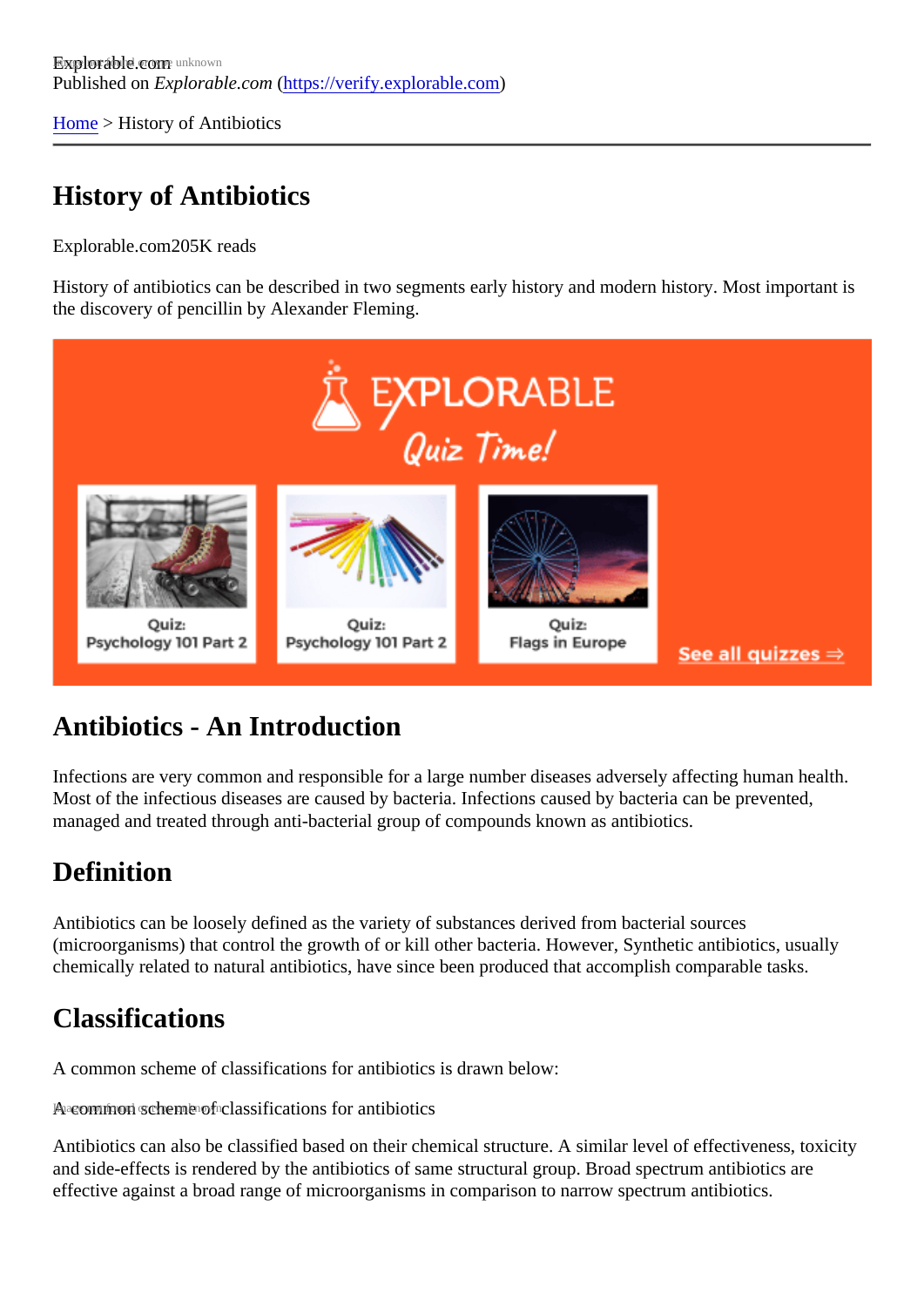Bactericidal antibiotics kill the bacteria whereas bacteriostatic antibiotics halt the growth of bacteria.

# **History of Antibiotics**

History of antibiotics can be described in two segments as under:

### **Early History**

During ancient times;

- Greeks and Indians used moulds and other plants to treat infections.
- In Greece and Serbia, mouldy bread was traditionally used to treat wounds and infections.
- Warm soil was used in Russia by peasants to cure infected wounds.
- Sumerian doctors gave patients beer soup mixed with turtle shells and snake skins.
- Babylonian doctors healed the eyes using a mixture of frog bile and sour milk.
- Sri Lankan army used oil cake (sweetmeat) to server both as desiccant and antibacterial.

#### MODERN HISTORY

| Year                                                                                                                                                             | Origin  | <b>Description</b>                                                                                                              |
|------------------------------------------------------------------------------------------------------------------------------------------------------------------|---------|---------------------------------------------------------------------------------------------------------------------------------|
| 1640                                                                                                                                                             | England | John Parkington recommended using mold for treatment in his book on<br>pharmacology                                             |
| 1870                                                                                                                                                             | England | Sir John Scott Burdon-Sanderson observed that culture fluid covered with<br>mould did not produce bacteria                      |
| 1871                                                                                                                                                             | England | Joseph Lister experimented with the antibacterial action on human tissue on<br>what he called Penicillium glaucium              |
| 1875                                                                                                                                                             | England | John Tyndall explained antibacterial action of the Penicillium fungus to the<br><b>Royal Society</b>                            |
| 1877                                                                                                                                                             | France  | Louis Pasteur postulated that bacteria could kill other bacteria (anthrax<br>bacilli)                                           |
| 1897                                                                                                                                                             | France  | Ernest Duchesne healed infected guinea pigs from typhoid using mould<br>(Penicillium glaucium)                                  |
| 1928                                                                                                                                                             | England | Sir Alexander Fleming discovered enzyme lysozyme and the antibiotic<br>substance penicillin from the fungus Penicillium notatum |
| 1932                                                                                                                                                             | Germany | Gerhard Domagk discovered Sulfonamidochrysoidine (Prontosil)                                                                    |
| During 1940's and 50's streptomycin, chloramphenicol, and tetracycline were discovered and Selman<br>Waksman used the term "antibiotics" to describe them (1942) |         |                                                                                                                                 |

### **Sir Alexander Fleming**

Sir Alexander Fleming, a Scottish biologist, defined new horizons for modern antibiotics with his discoveries of enzyme lysozyme (1921) and the antibiotic substance penicillin (1928). The discovery of penicillin from the fungus Penicillium notatum perfected the treatment of bacterial infections such as, syphilis, gangrene and tuberculosis. He also contributed immensely towards medical sciences with his writings on the subjects of bacteriology, immunology and chemotherapy.

Alexander Fleming was born in Loudon, Scotland on 6 August, 1881 in a farming family. He carried on his schooling at Regent Street Polytechnic after his family moved to London in 1895. He joined St. Mary's